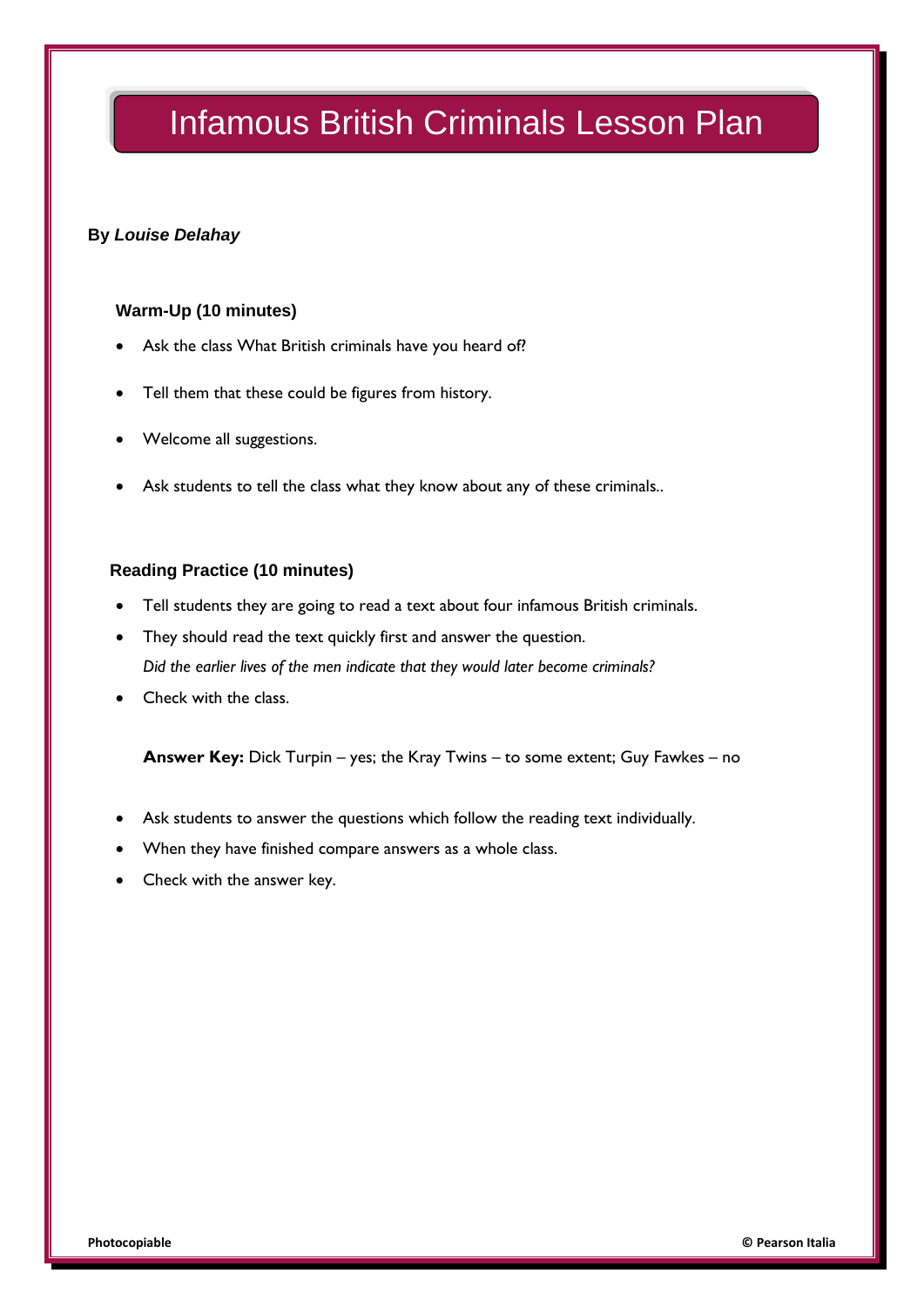#### **Grammar Focus (10 minutes)**

Write the following examples on the board and ask the questions:

#### **Prior to their conviction, the brothers had owned a snooker club.**

*What is the tense used?*

*Why this tense?*

**Answer:** Past perfect, because it refers to an event which happened before the time in the past being described (draw this diagram for the students if it's useful)



Focus on pronunciation: contractions used in speech. *I'd*, *he'd*, *they'd*, etc.

*been* pronounced *bin* /bIn/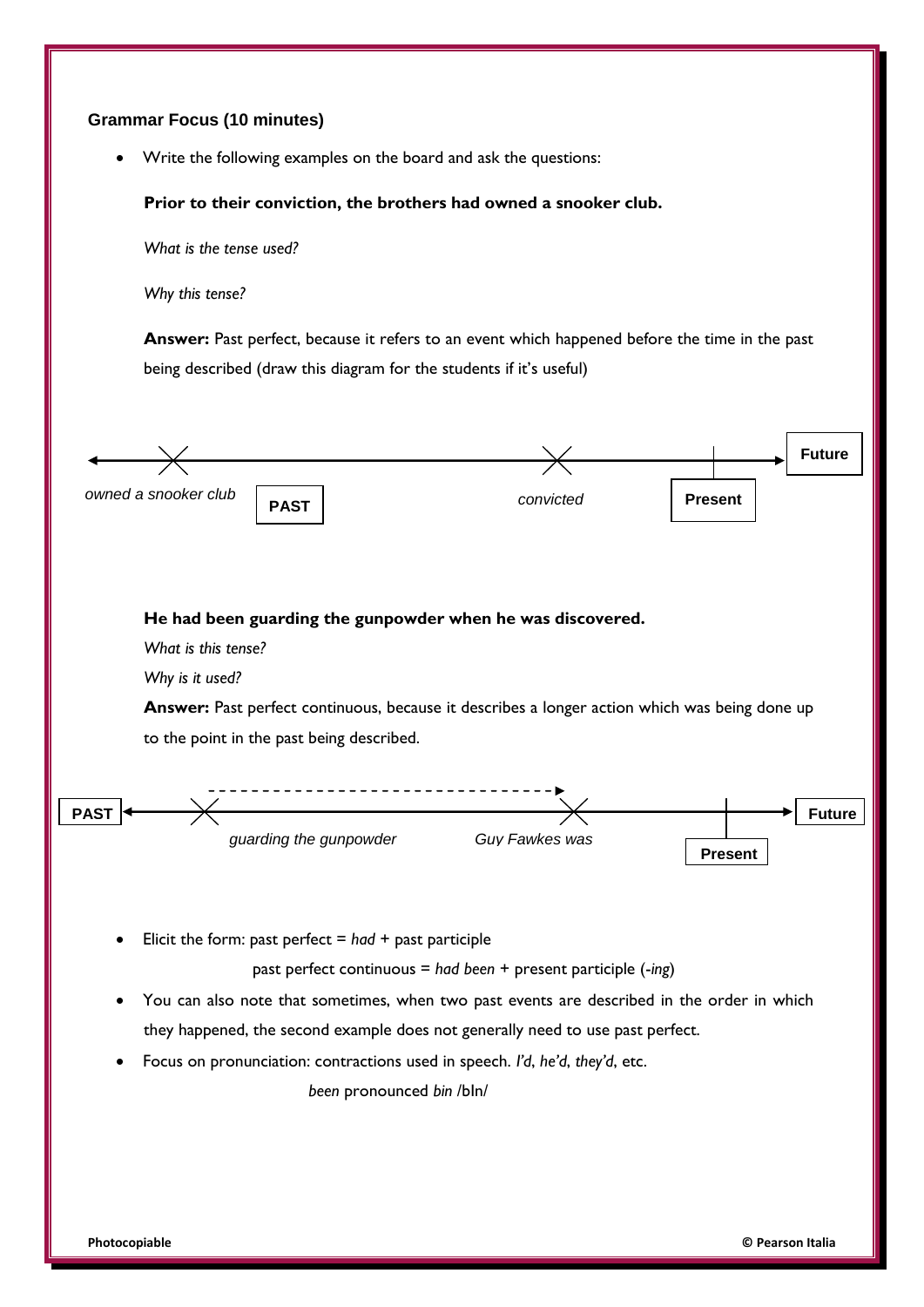#### **Practice (15 minutes)**

- Ask the class to do **Criminals Worksheet 1.**
- Check answers using **Criminals Worksheet 1 Key**.

#### **Writing Practice (25 minutes)**

- Ask students to research a famous criminal from their country.
- They should then write a short biography of his/her life, including the crimes he/she committed and what he/she had done in their earlier life.

#### **Closure (5 minutes)**

Get feedback on 'one interesting thing' students have learnt in the lesson.

## **Extension Activities**

For more activities on crime, see Rise and Fall, Detective or Criminal?, Criminal Flashcards, Criminals Worksheet 2, Criminals Worksheet 2 Key, Opinions on Crime.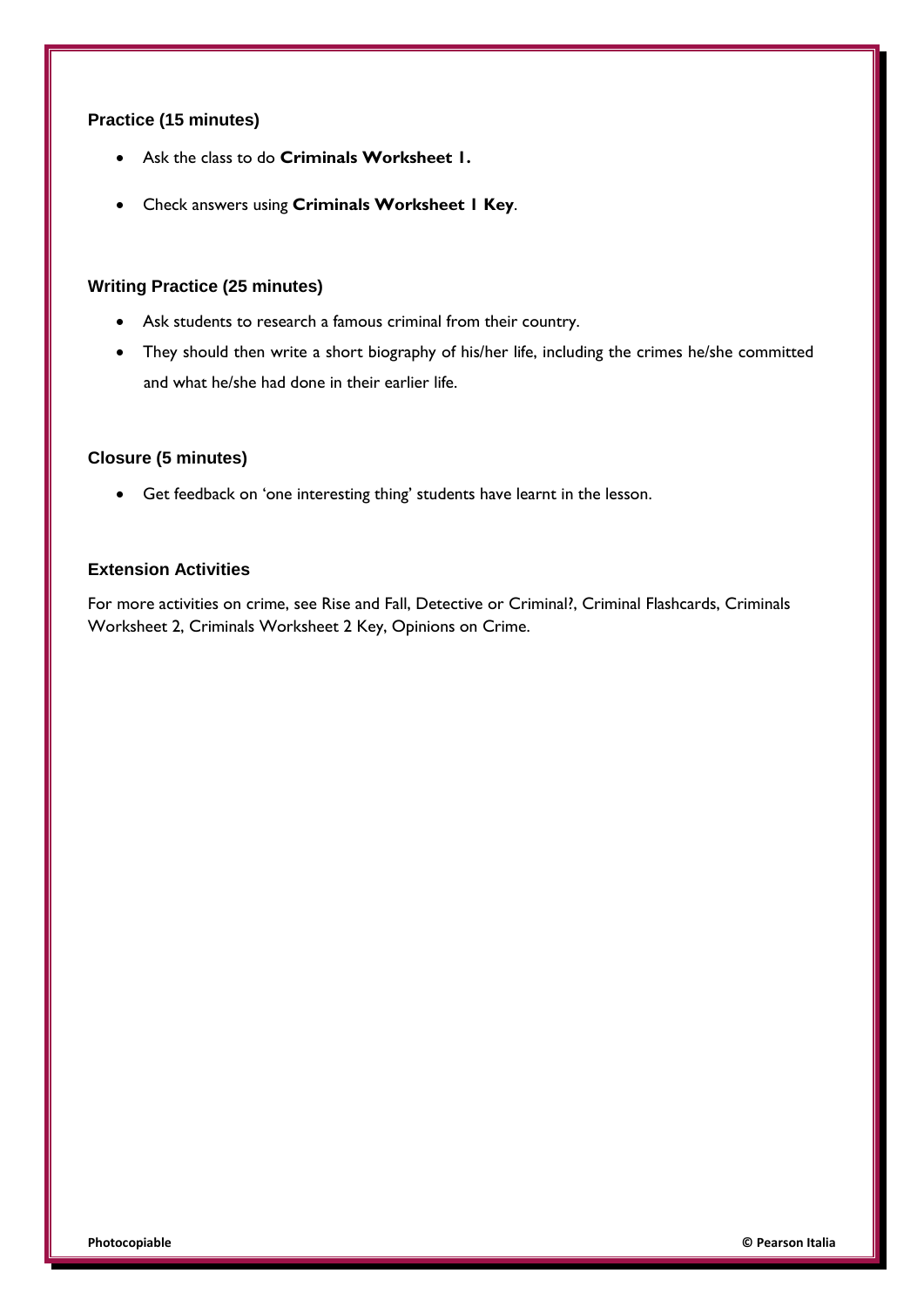#### **By** *Louise Delahay*

#### **The Kray Twins**

Reggie and Ronnie Kray are probably Britain's best known gangsters. They were involved in a series of crimes including armed robbery and arson, and were finally convicted of murder in 1969. They were sentenced to life imprisonment.

Prior to their conviction, the brothers had owned a snooker club and night clubs from which they operated a string of protection rackets.

In their early lives the boys had attended a school in Brick Lane and had been praised by their teachers for being model pupils. They had ventured into amateur boxing and were called up for National Service in 1952. This life did not suit them, though. They deserted and were recaptured several times before being dishonourably discharged.

This led to the end of their boxing careers and probably contributed to their entrance into a life of crime.

#### **Dick Turpin**

The English highwayman, Dick Turpin committed the crimes of burglary, poaching, robbery, cattle rustling and murder, but after his death his life was celebrated and became the subject of ballads, films, plays and TV shows.

Turpin evaded the law for many years, but he was eventually captured in 1739 and convicted of being a horse-rustler. He was not charged with any other crimes, but a conviction for horse-rustling carried a penalty of death at the time. He was hanged.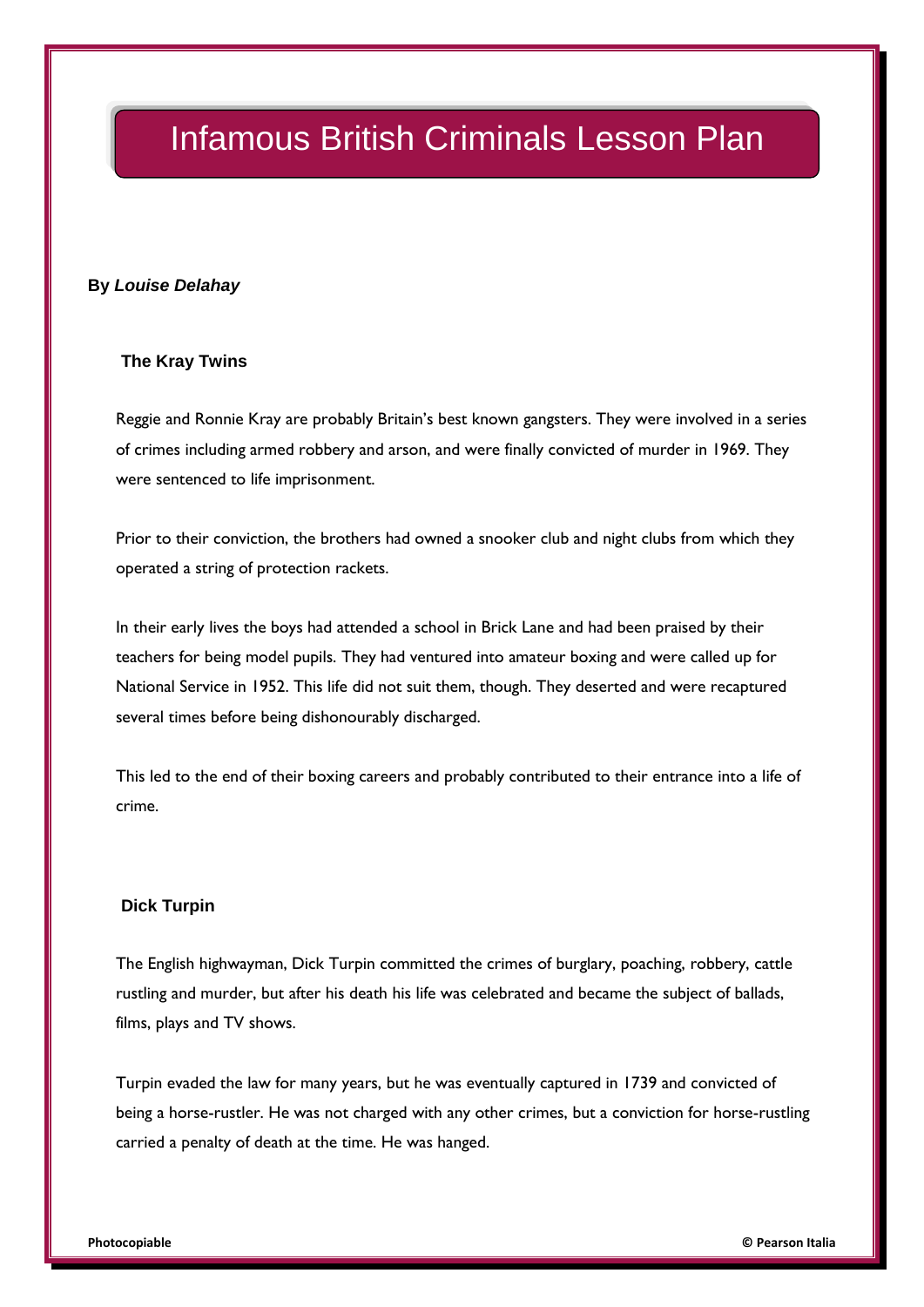In his earlier life, Turpin had worked as an apprentice butcher. He decided to open his own butcher's, although he stole the animals rather than buying them legitimately. He had been selling stolen lambs, sheep and cattle for some time when he was caught. He got away and joined the Gregory Gang after meeting twenty bandits from Epping Forest. King George offered a reward for their capture.

#### **Guy Fawkes**

Fawkes was infamous for his 5 November gunpowder plot of 1605. The date is now celebrated with fireworks and the making of effigies for Guy Fawkes Night.

Guy Fawkes had not in fact been the mastermind of the plot. It was the idea of Robert Catesby and was an attempt by a group of religious conspirators to kill the King, James I, and other members of the royal family by blowing up Parliament. Fawkes was caught in a cellar under the Palace of Westminster. He had been guarding the gunpowder when he was discovered and arrested. He was later executed.

Prior to the gunpowder plot, Fawkes had been a soldier. He fought in many battles and had even been given command of a company of soldiers.

Fawkes was ranked 30th in a 2002 list of 100 Greatest Britons, voted for by the British Public. He also has rivers and islands named after him.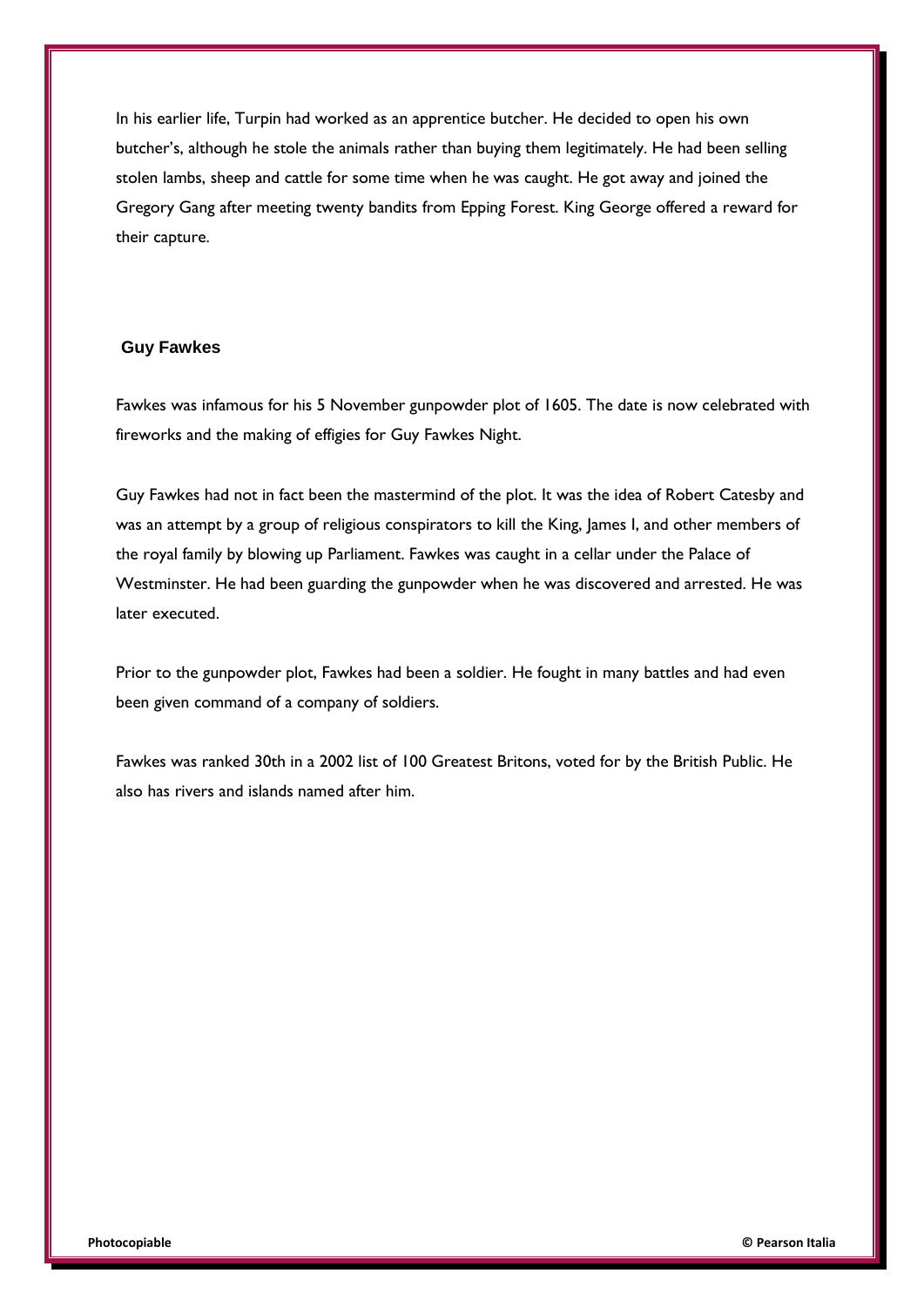### **By** *Louise Delahay*

#### **Answer these questions**

- **1.** Who joined a gang of bandits?
- **2.** Whose crimes involved animals?
- **3.** Who was not executed for their crime?
- **4.** Who had been good children?
- **5.** Who received praise from ordinary people?
- **6.** Who was in the military services?
- **7.** Who was wanted by the King?
- **8.** Who was caught red-handed?